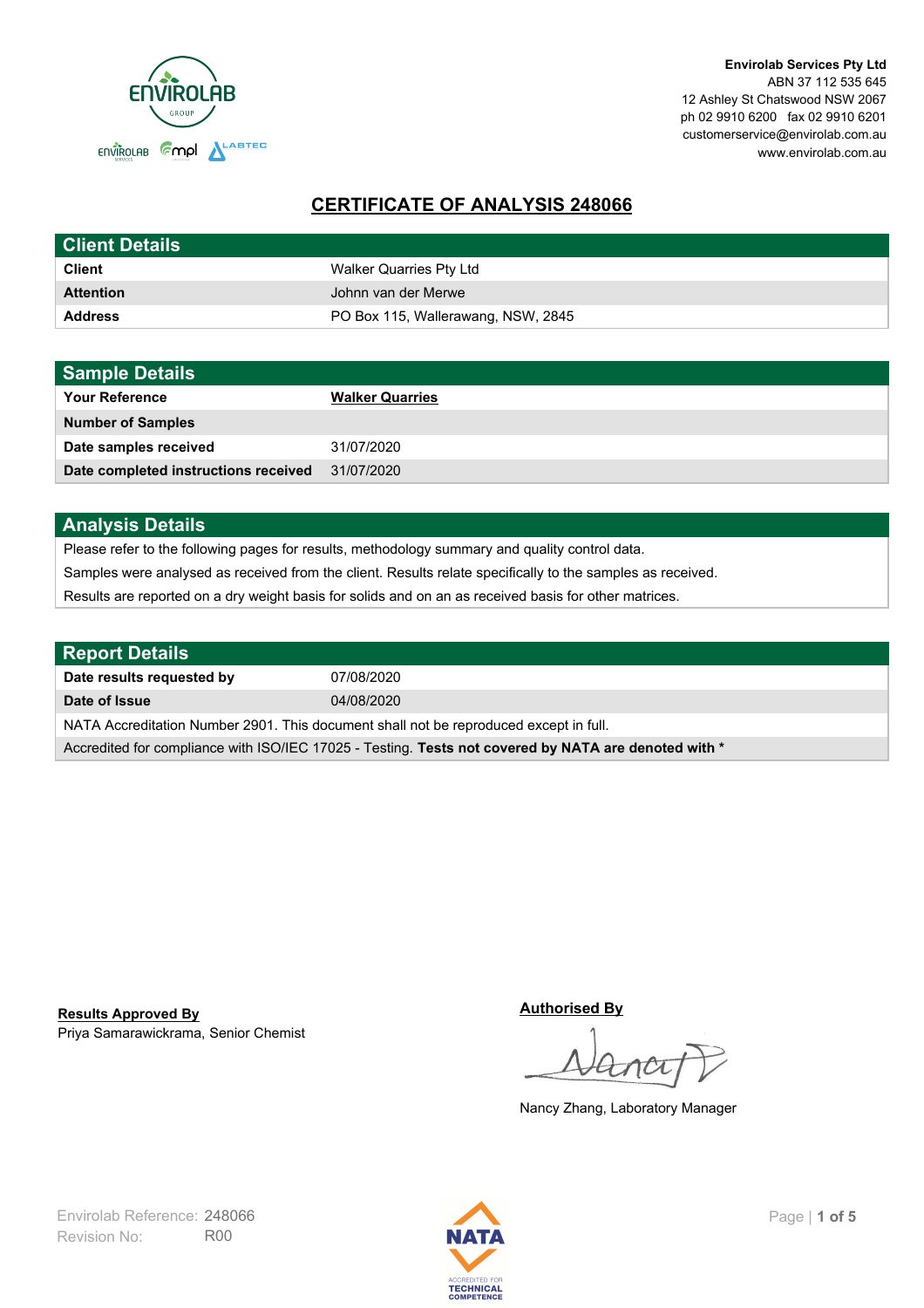| Dust Deposition AS 3580.10.1 |                          |                            |                            |                            |                            |
|------------------------------|--------------------------|----------------------------|----------------------------|----------------------------|----------------------------|
| <b>Our Reference</b>         |                          | 248066-1                   | 248066-2                   | 248066-3                   | 248066-4                   |
| <b>Your Reference</b>        | <b>UNITS</b>             | DG <sub>1</sub>            | DG <sub>2</sub>            | DG <sub>3</sub>            | DG4                        |
| Date Sampled                 |                          | 30/06/2020 -<br>30/07/2020 | 30/06/2020 -<br>30/07/2020 | 30/06/2020 -<br>30/07/2020 | 30/06/2020 -<br>30/07/2020 |
| Dust Gauge Start Date        | $\overline{\phantom{m}}$ | 30/06/2020                 | 30/06/2020                 | 30/06/2020                 | 30/06/2020                 |
| Dust Gauge End Date          | --                       | 30/07/2020                 | 30/07/2020                 | 30/07/2020                 | 30/07/2020                 |
| Dust - No. of Days Collected | --                       | 31                         | 31                         | 31                         | 31                         |
| Date prepared                | $\overline{\phantom{a}}$ | 03/08/2020                 | 03/08/2020                 | 03/08/2020                 | 03/08/2020                 |
| Date analysed                | $\overline{\phantom{a}}$ | 04/08/2020                 | 04/08/2020                 | 04/08/2020                 | 04/08/2020                 |
| Insoluble Solids             | $g/m2$ /month            | 0.4                        | 3.6                        | 0.4                        | 1.1                        |
| Combustible Matter           | g/m <sup>2</sup> /month  | 0.1                        | 2.8                        | 0.2                        | 0.2                        |
| Ash                          | g/m <sup>2</sup> /month  | 0.3                        | 0.9                        | 0.2                        | 0.9                        |
| Soluble Matter               | $g/m2$ /month            | 1.1                        | 2.5                        | 0.9                        | 1.4                        |
| <b>Total Solids</b>          | $q/m2$ /month            | 1.5                        | 6.2                        | 1.2                        | 2.4                        |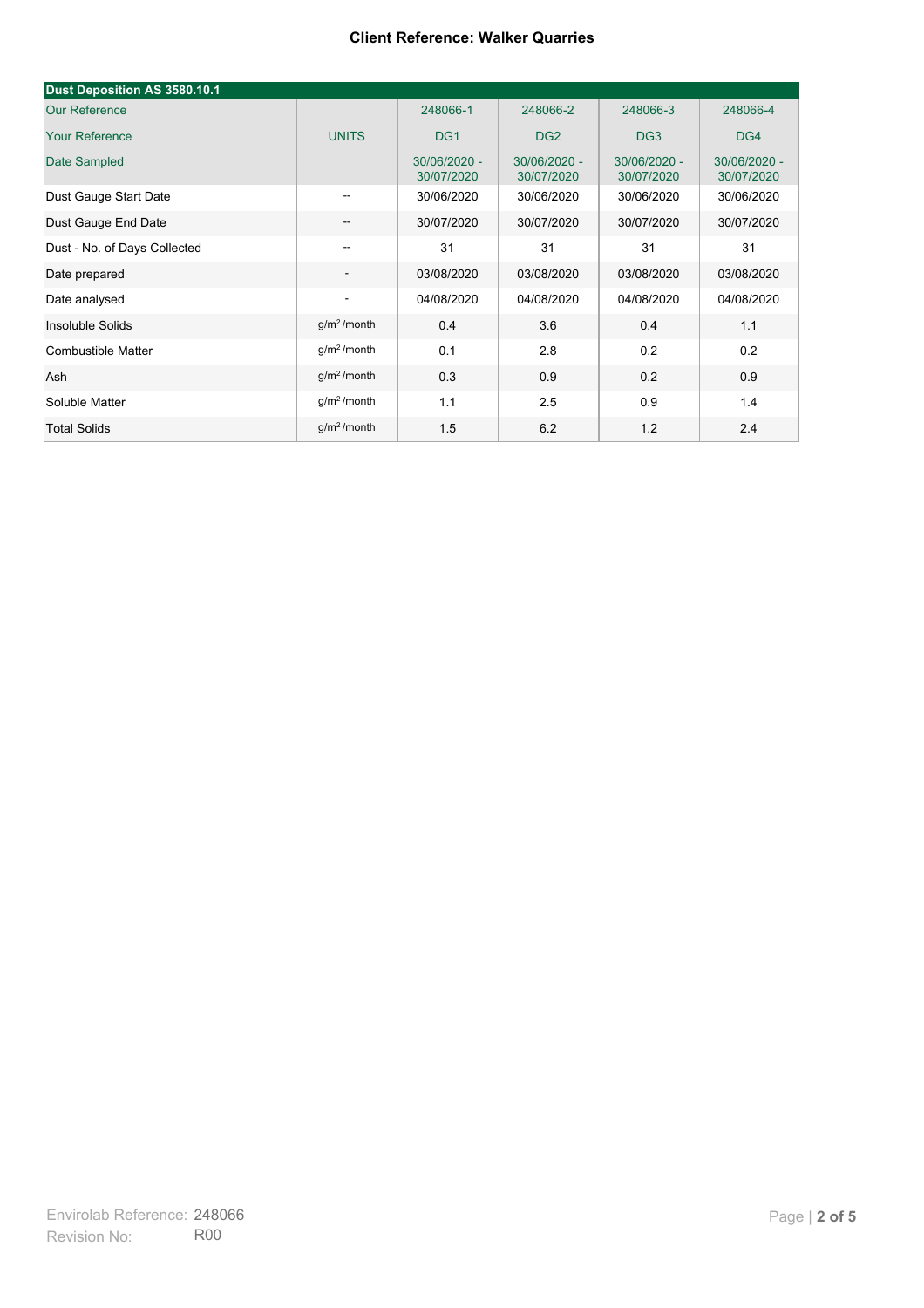| <b>Method ID</b> | <b>Methodology Summary</b>                               |
|------------------|----------------------------------------------------------|
| AS 3580.10.1     | Analysis of dust gauges by AS 3580.10.1 (analysis only). |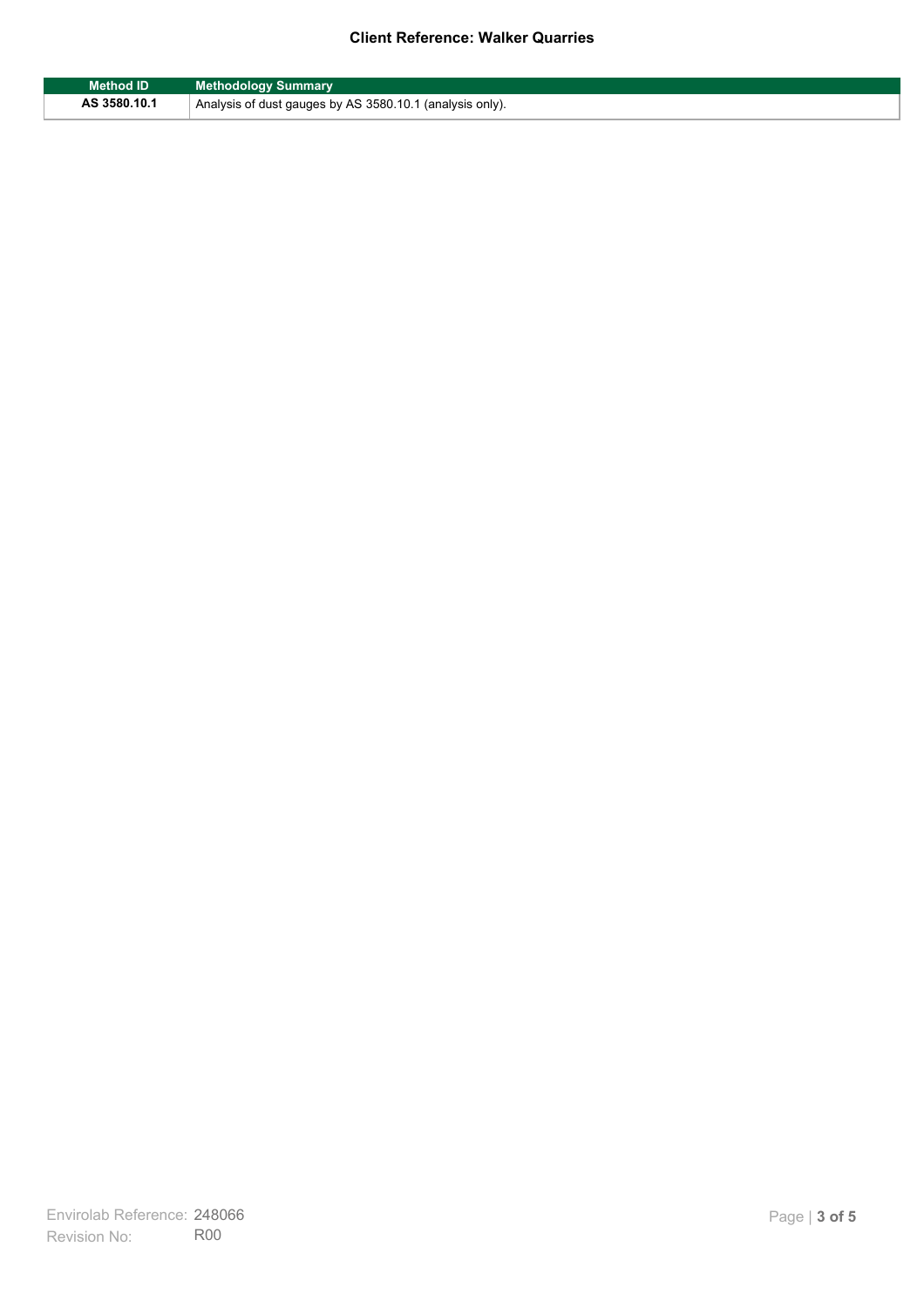| <b>Result Definitions</b> |                                                  |
|---------------------------|--------------------------------------------------|
| <b>NT</b>                 | Not tested                                       |
| <b>NA</b>                 | Test not required                                |
| <b>INS</b>                | Insufficient sample for this test                |
| <b>PQL</b>                | <b>Practical Quantitation Limit</b>              |
| $\checkmark$              | Less than                                        |
| $\geq$                    | Greater than                                     |
| <b>RPD</b>                | <b>Relative Percent Difference</b>               |
| <b>LCS</b>                | Laboratory Control Sample                        |
| <b>NS</b>                 | Not specified                                    |
| <b>NEPM</b>               | <b>National Environmental Protection Measure</b> |
| <b>NR</b>                 | Not Reported                                     |